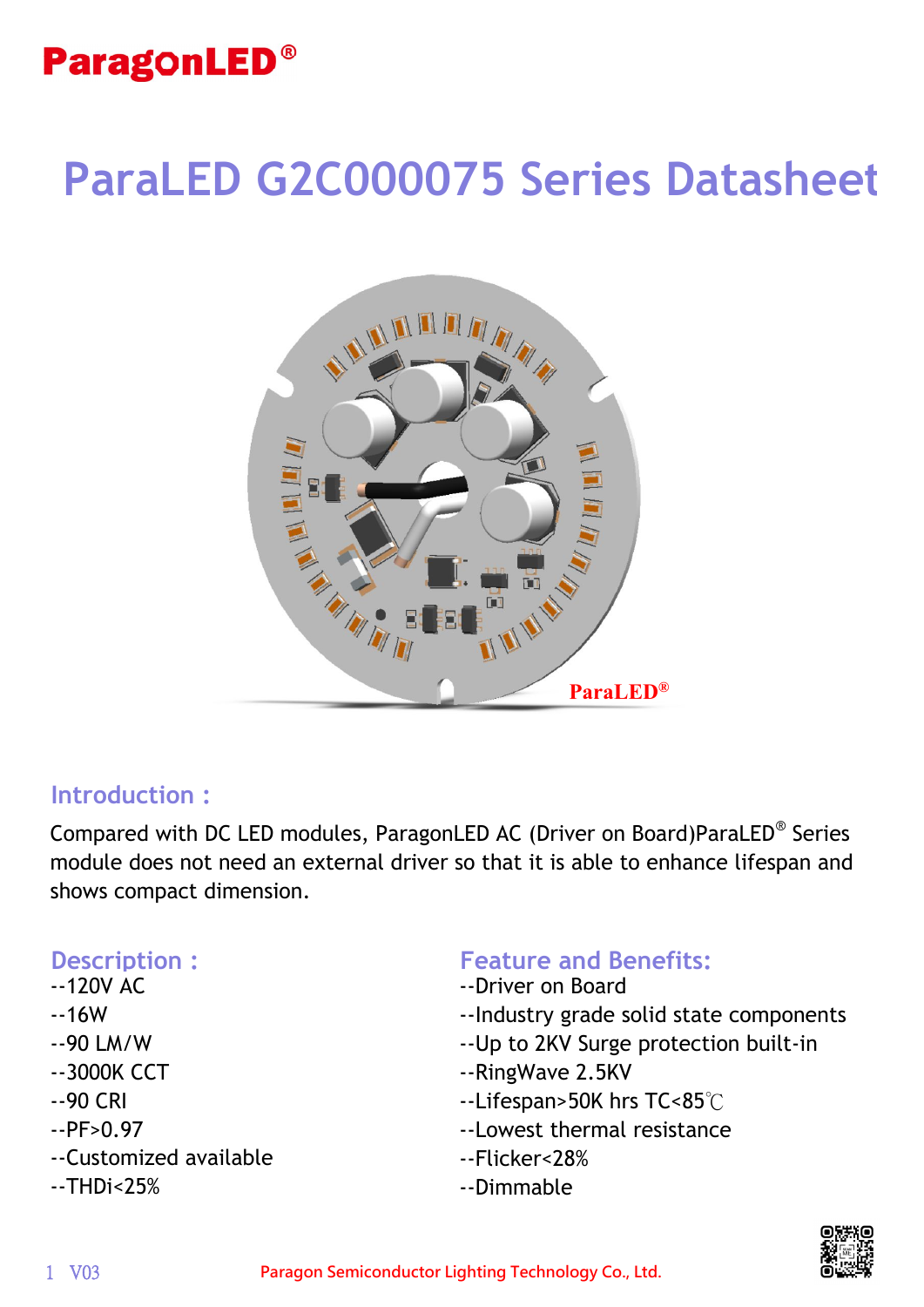

## **Table of Contents**

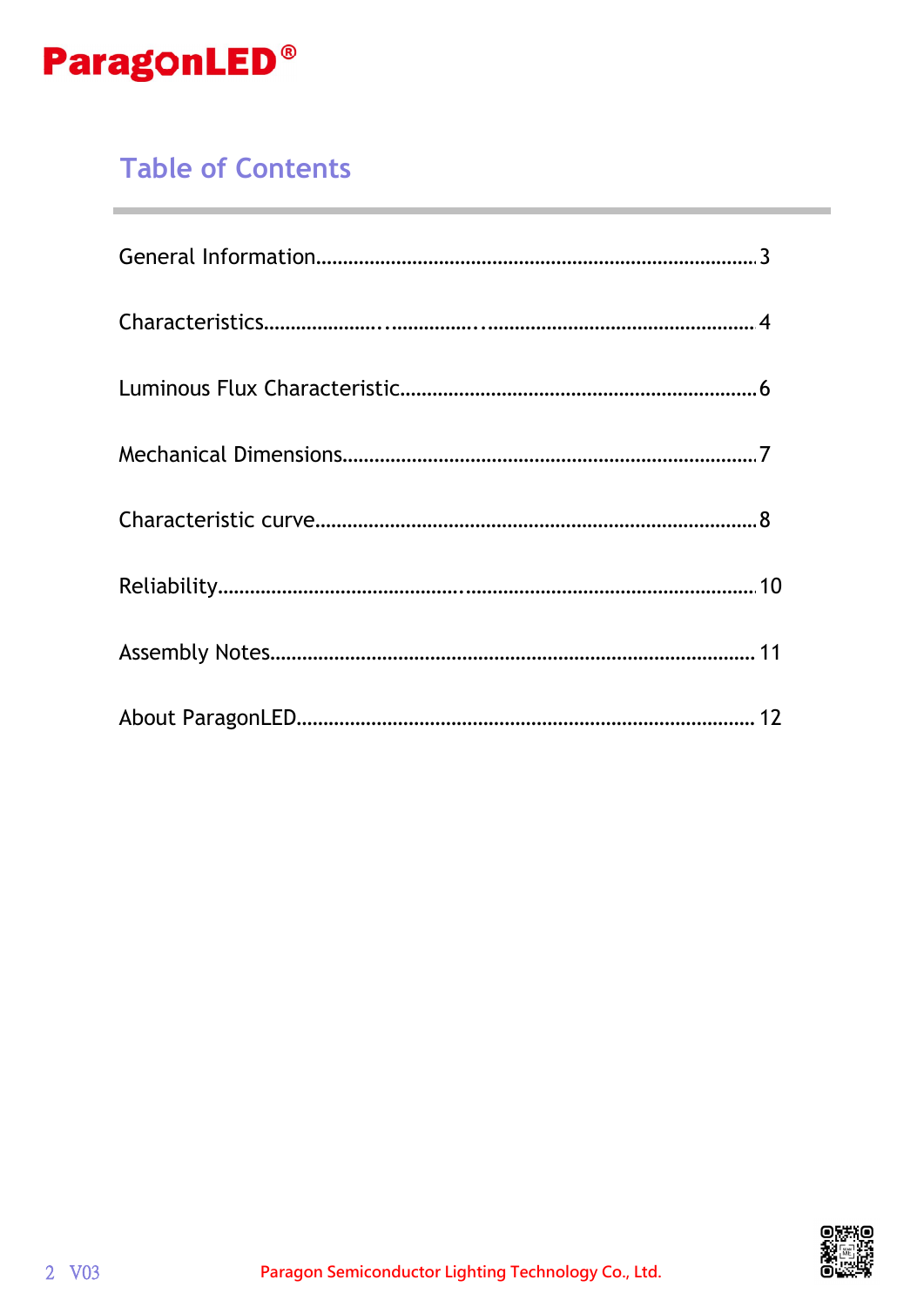

**General Information**

**Ordering Code Format**

$$
\frac{G2}{1} \frac{C}{2} \frac{000075}{3} - \frac{120V}{4} \frac{16WD}{5} - \frac{30}{6}
$$

1 . Dimmable

- 2 . Product Series type
- 3 . Outline Dimension(mm)
- 4 . Voltage(VAC)
- 5 . Power Dissipation (W)
- 6 . Color Temperature(CCT)

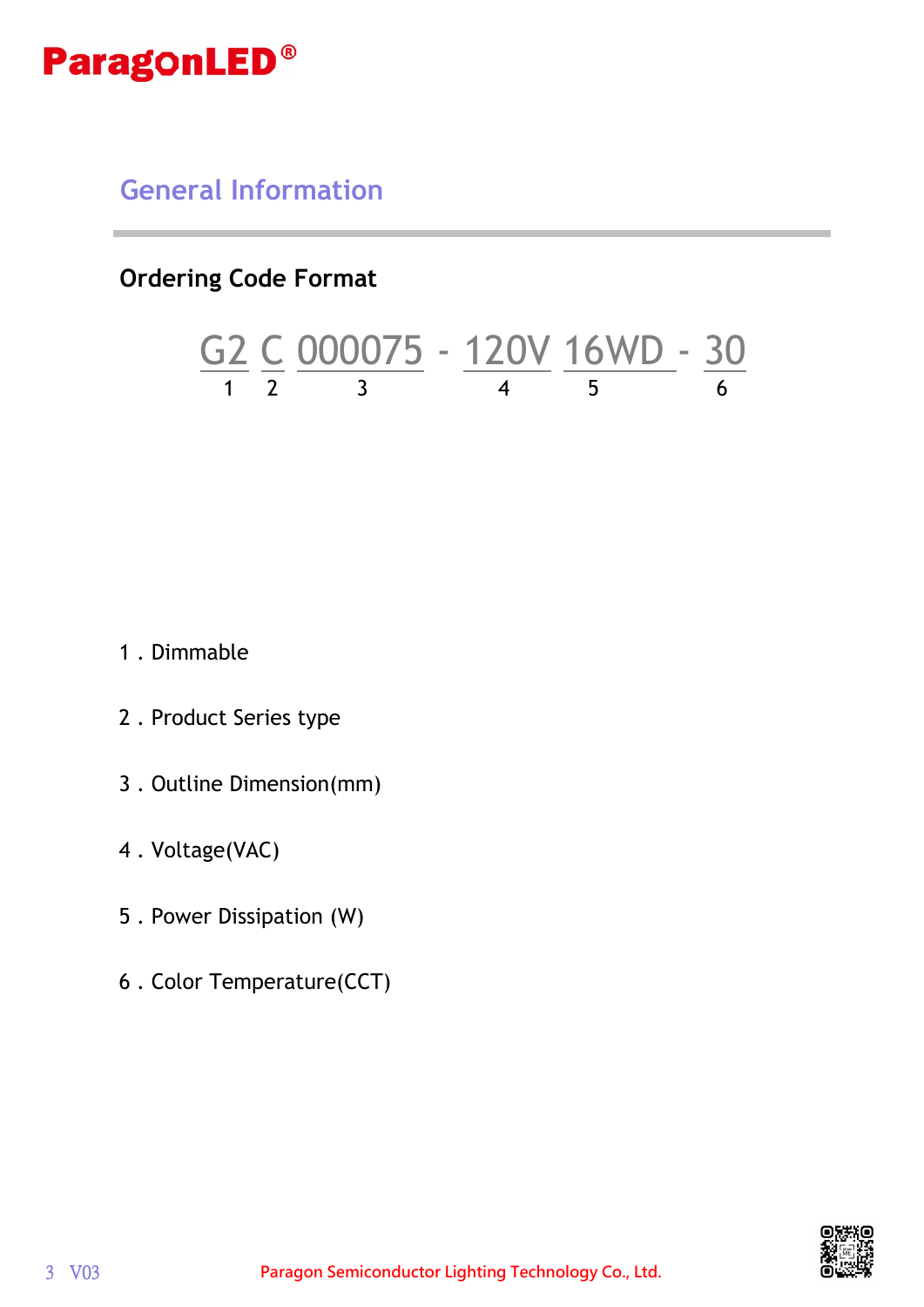

## **Characteristics**

| Parameter                    | Symbol                     | Value          | Unit                 |
|------------------------------|----------------------------|----------------|----------------------|
| <b>Forward Voltage</b>       | $V_F$                      | 120            | <b>VAC</b>           |
| Forward Voltage range        | $V_F$                      | ±10%           | <b>VAC</b>           |
| <b>Operation Frequency</b>   | Fop                        | 60             | Hz                   |
| <b>Power Dissipation</b>     | P <sub>D</sub>             | 16±10%         | W                    |
| <b>Operating Temperature</b> | $\mathsf{T}_{\mathsf{op}}$ | $-40 - +85$    | $\mathrm{C}^{\circ}$ |
| <b>Storage Temperature</b>   | $T_{\rm st}$               | $-40 - +85$    | $\mathrm{C}^{\circ}$ |
| Surges Protection(L/N)       | V <sub>s</sub>             | $\overline{2}$ | KV                   |
| RingWave                     | $V_{s}$                    | 2.5            | KV                   |
| Insulation voltage           | Viso[RMS]                  | 120V:1240      | <b>VAC</b>           |
| <b>Power Factor</b>          | PF                         | >0.97          |                      |
| Flicker(200HZ)               |                            | $28$           | $\%$                 |
| <b>THDi</b>                  |                            | $25$           | $\%$                 |

| <b>ANSI CCT</b> | step* | <b>Cx</b> | $\mathbf C$ |
|-----------------|-------|-----------|-------------|
| 2700K           |       | 0.458     | 0.410       |
| 3000K           |       | 0.434     | 0.403       |
| 3500K           |       | 0.407     | 0.392       |
| 4000K           |       | 0.382     | 0.380       |
| 4500k           |       | 0.361     | 0.366       |
| 5000K           |       | 0.345     | 0.355       |
| 5700k           |       | 0.329     | 0.342       |
| 6500K           |       |           | 0.328       |

\*Color region stay within MacAdam ellipse from the chromaticity center.

| <b>IEC CCT</b> | step* | Сx    |       |
|----------------|-------|-------|-------|
| 2700K          |       | 0.463 | 0.420 |
| 3000K          |       | 0.440 | 0.403 |
| 3500K          |       | 0.409 | 0.394 |
| 4000K          |       | 0.380 | 0.380 |
| 5000K          |       | 0.346 | 0.359 |
| 6500K          |       |       |       |

\* Color region stay within MacAdam ellipse from the chromaticity center.

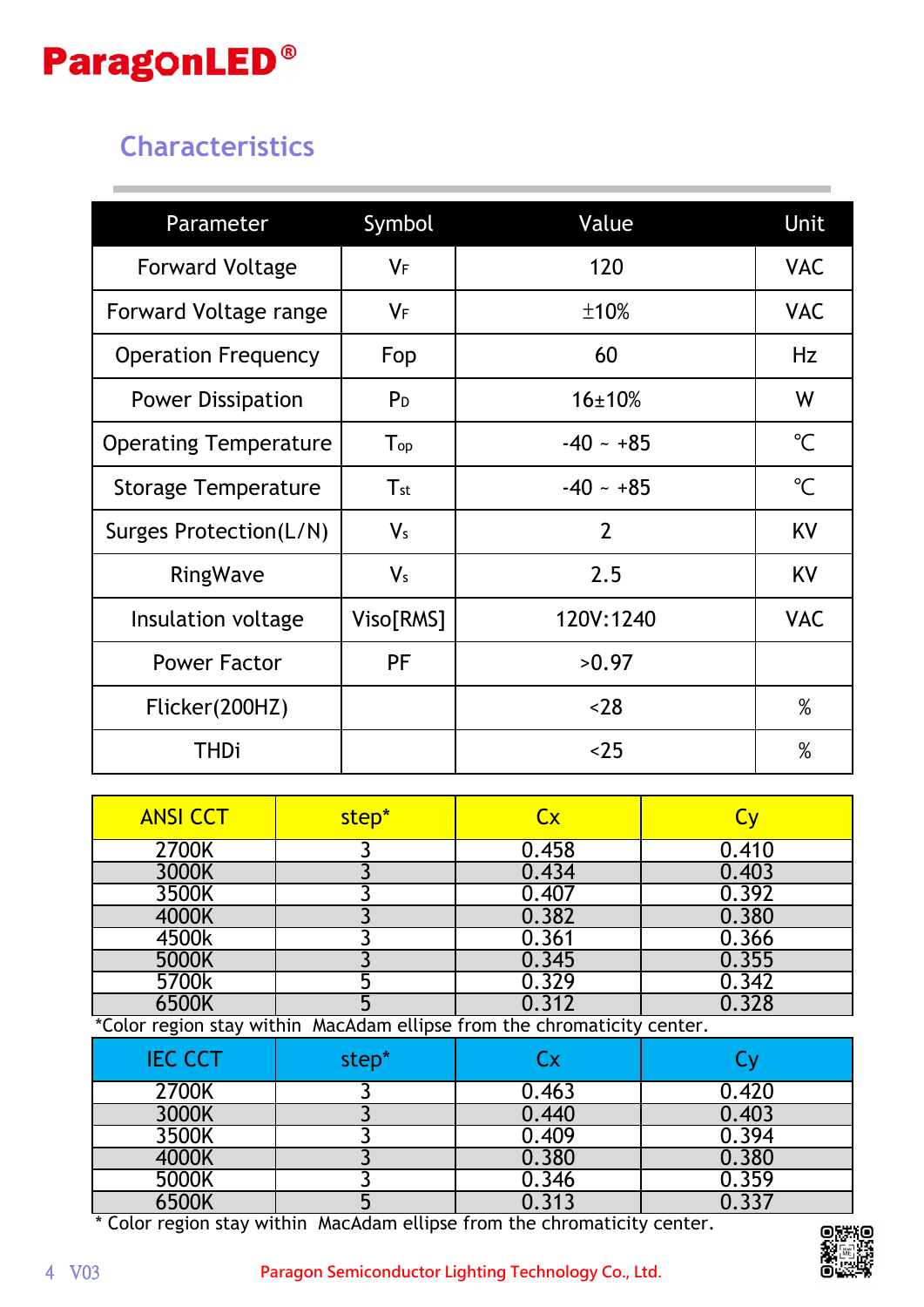

## **Characteristics**

| Parts      | Lower category<br>Temperature(°C) | <b>Upper category</b><br>Temperature(°C) | suggestion( $\degree$ C) |
|------------|-----------------------------------|------------------------------------------|--------------------------|
| IC.        | $-40$                             | 150                                      | 105                      |
| <b>LED</b> | $-40$                             | 105                                      | 90                       |
| capacitors | $-40$                             | 105                                      | 90                       |
| <b>TC</b>  | $-40$                             | 105                                      | 100                      |

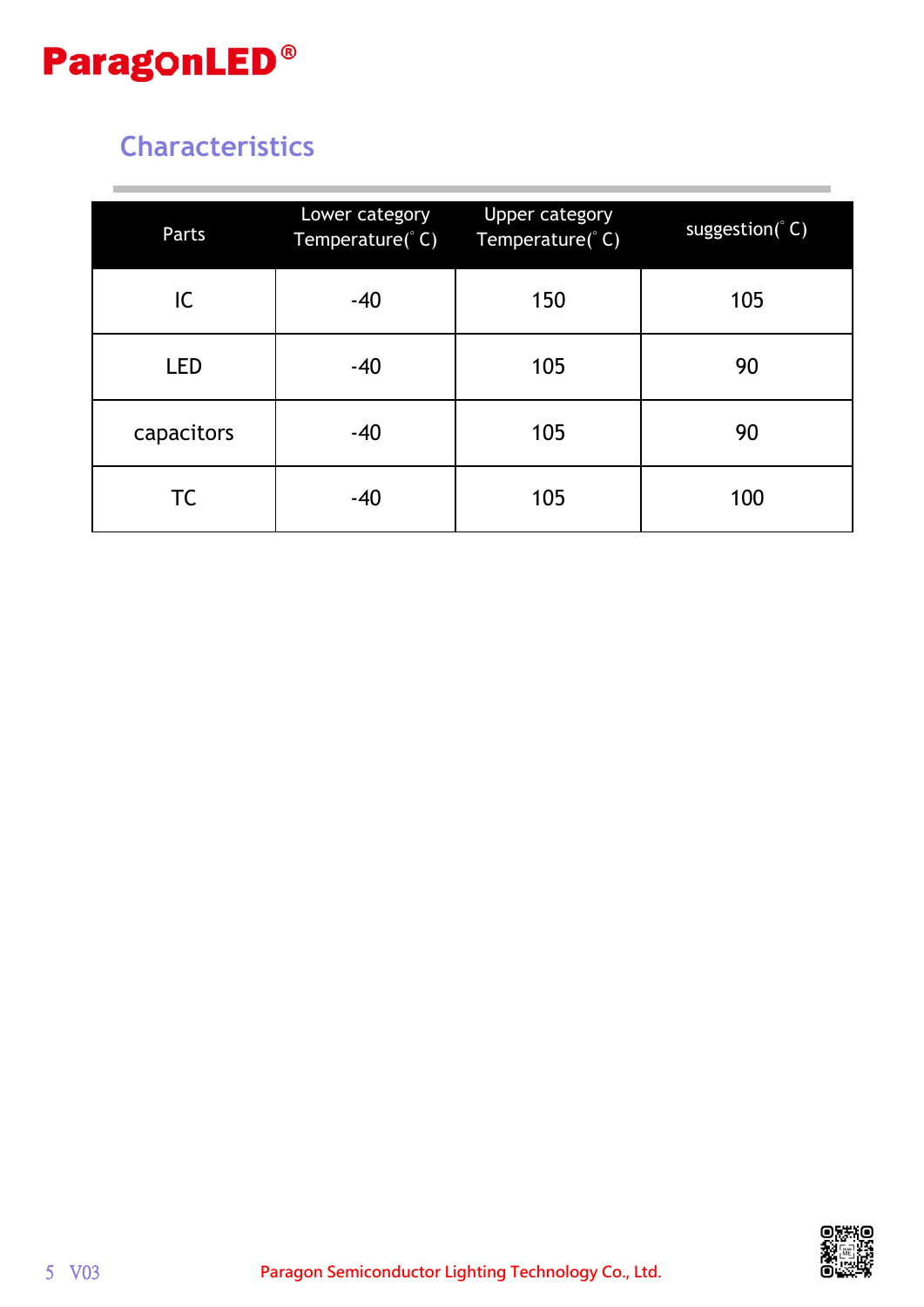

## **Luminous Flux Characteristic**

| <b>Product No</b>    | <b>Forward</b><br>Voltage | <b>Watt</b> | $\text{Im}/\text{W}$ | Lumen<br><b>MIN.</b> | Lumen<br><b>AVE.</b> | <b>Color</b> | Color<br>rendering Temperature |
|----------------------|---------------------------|-------------|----------------------|----------------------|----------------------|--------------|--------------------------------|
| G2C000075-120V16WD30 | 120V                      | 16          | 90                   | 350                  | 1400                 | 90           | 3000                           |

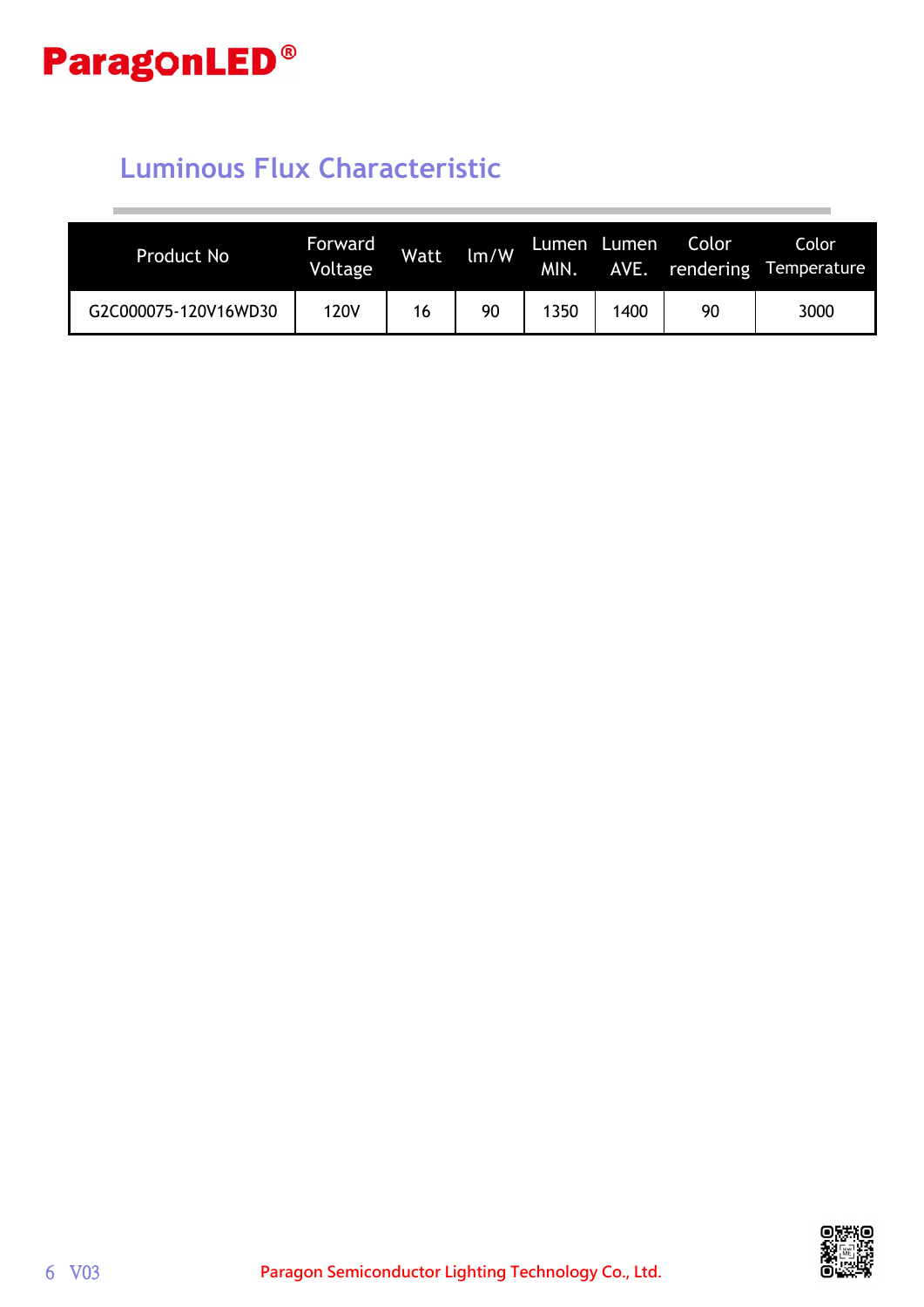

## **Mechanical Dimensions**



- 1. All dimensions are measured in mm.
- 2. Tolerance : ± 0.2mm
- 3. Thickness:1.6±0.1mm

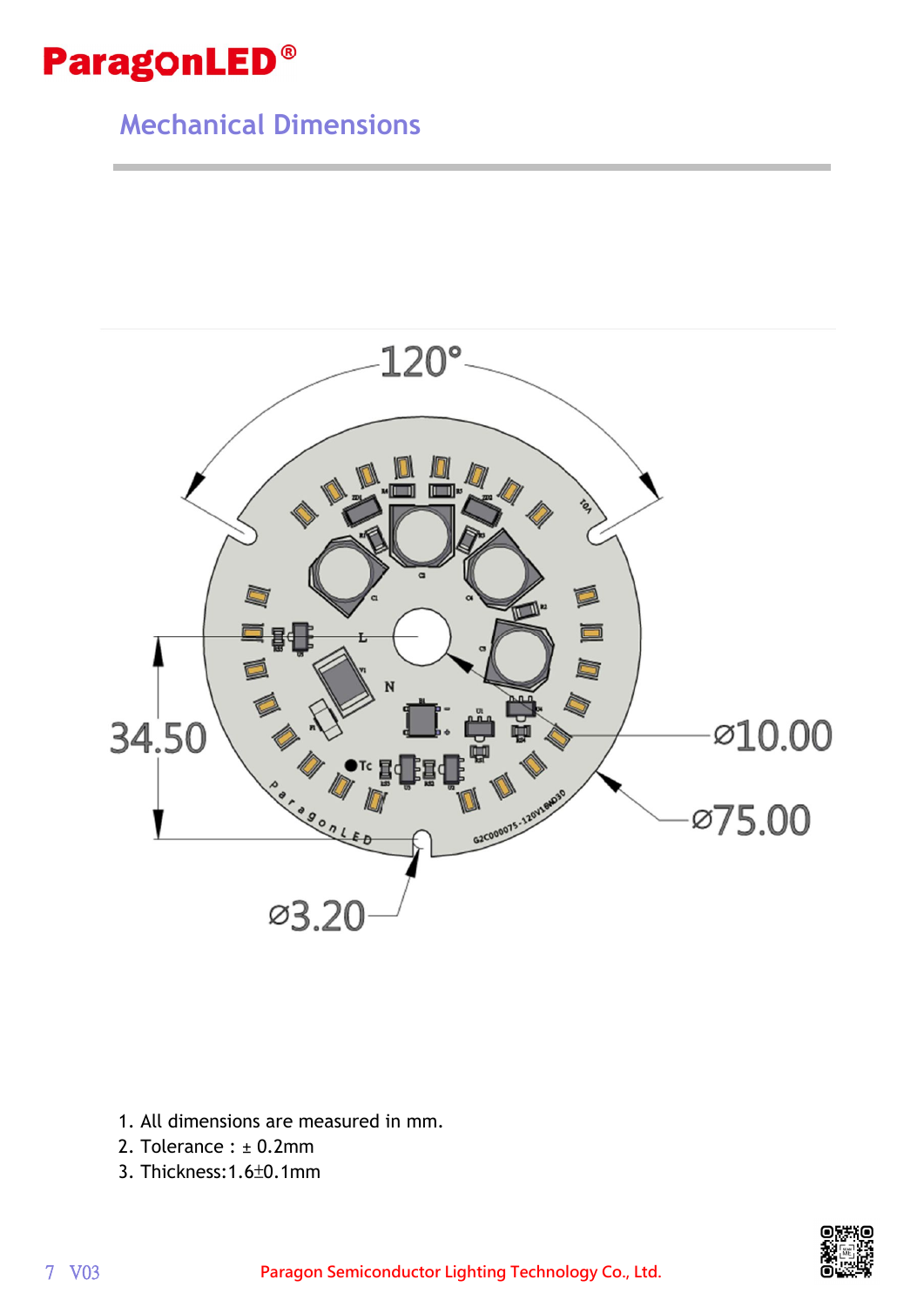## **Characteristic curve**

#### **Color Spectrum**



#### **Beam Pattern**



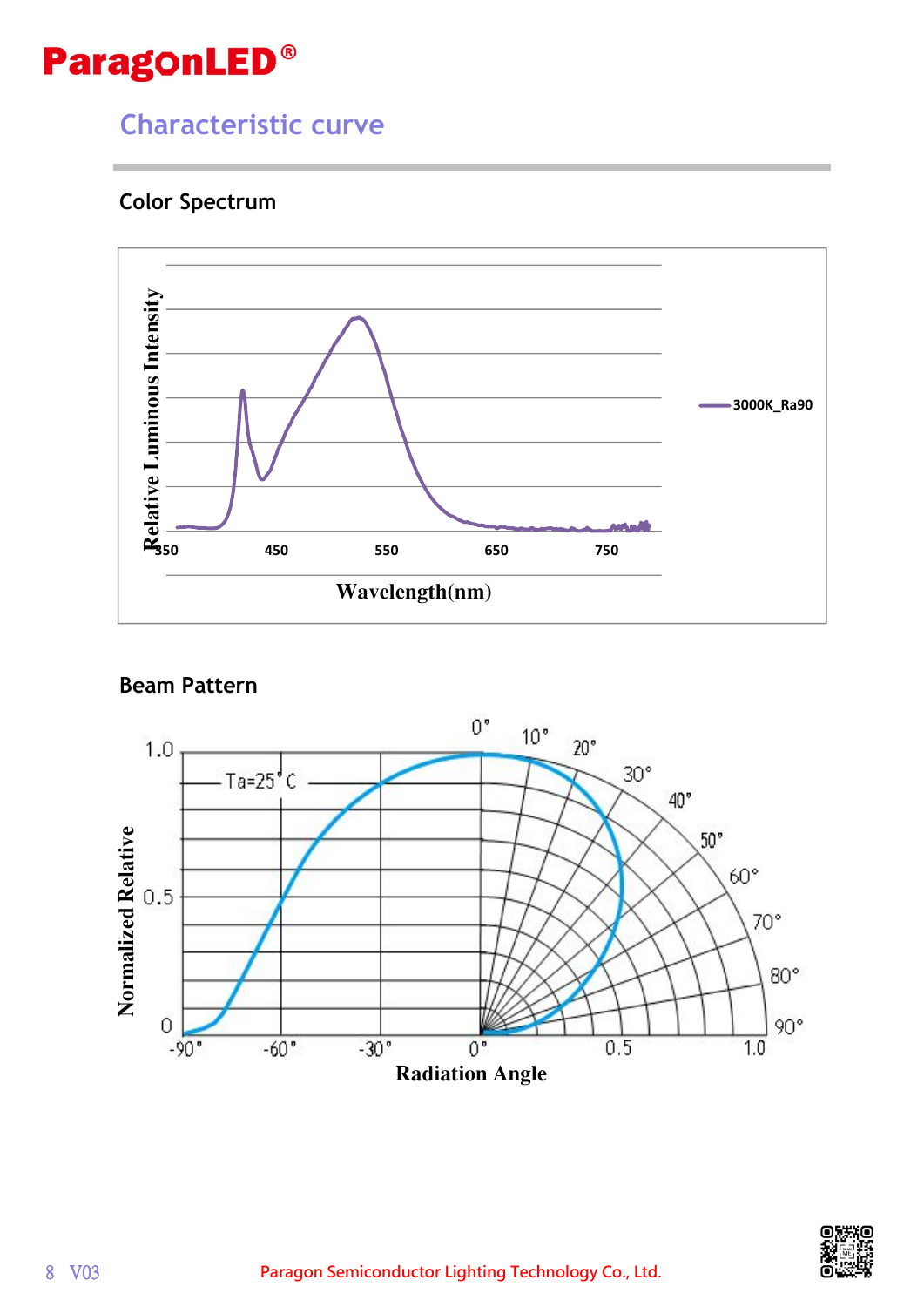## **Characteristic curve**



#### **Power Dissipation vs. Voltage**





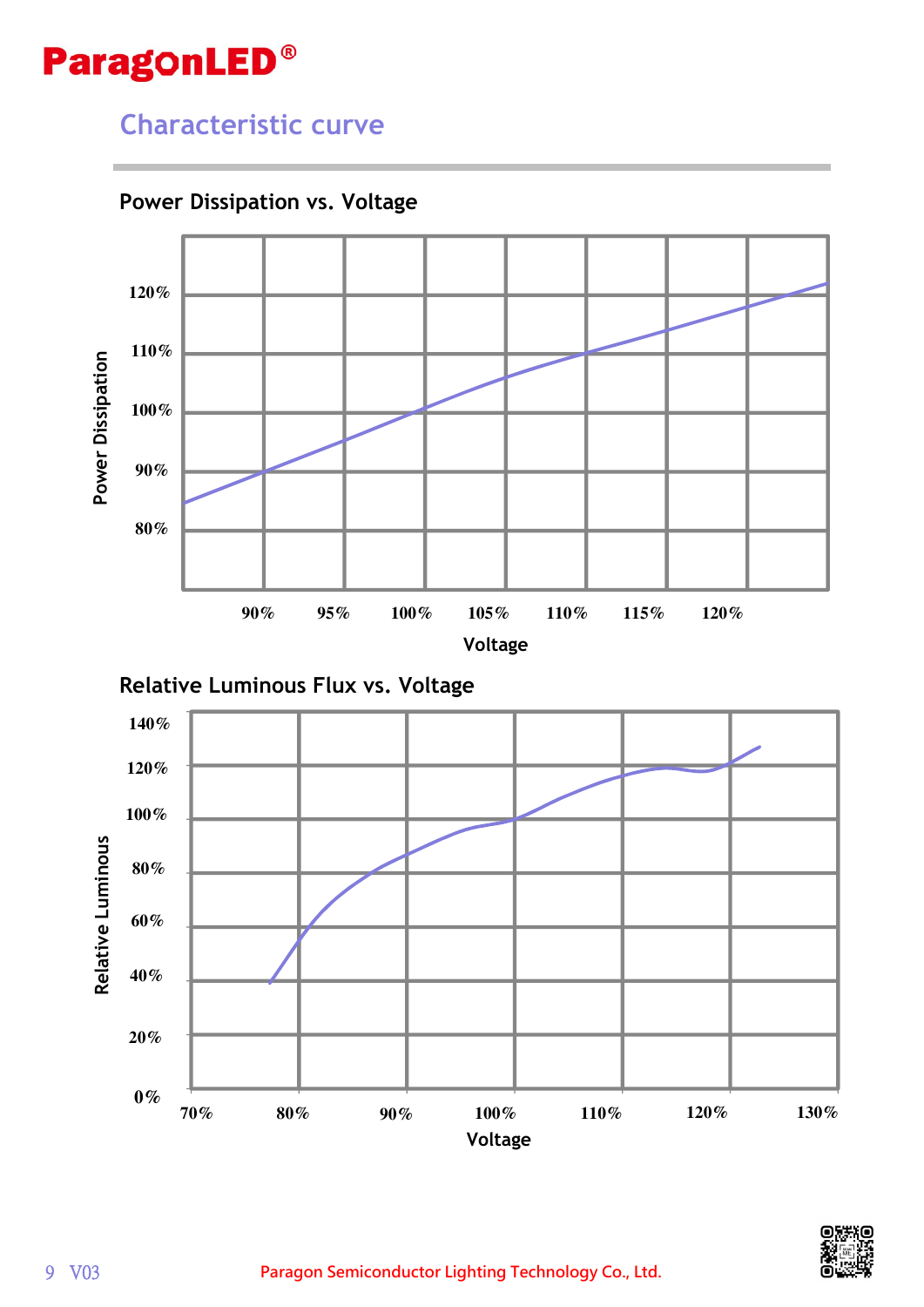## **Reliability**

| No.            | <b>Test Item</b>                         | <b>Test Condition</b>                                   | <b>Remark</b>     |
|----------------|------------------------------------------|---------------------------------------------------------|-------------------|
| 1              | <b>Temperature Cycle</b>                 | $-40^{\circ}$ C ~ 100 $^{\circ}$ C (30 mins / 30 mins ) | 100 Cycle         |
| $\overline{2}$ | Low-Temperature Storage                  | Ta= $-40^{\circ}$ C                                     | 1000 hrs          |
| 3              | High-Temperature Storage                 | $Ta = 85^\circ C$                                       | 1000 hrs          |
| 4              | High Temperature High Humidity Life test | Ta= $85^{\circ}$ C, RH= $85\%$                          | 500 hrs           |
| 5              | High Temperature Operation Life test     | $Tc = 55^{\circ}C / 70^{\circ}C / 85^{\circ}C$          | 6000 hrs          |
| 6              | <b>ON/OFF Test</b>                       | 3 sec ON, 3 sec OFF                                     | 2Million<br>times |

Ta : Temperature Ambient

RH : Relative Humidity

TC Point



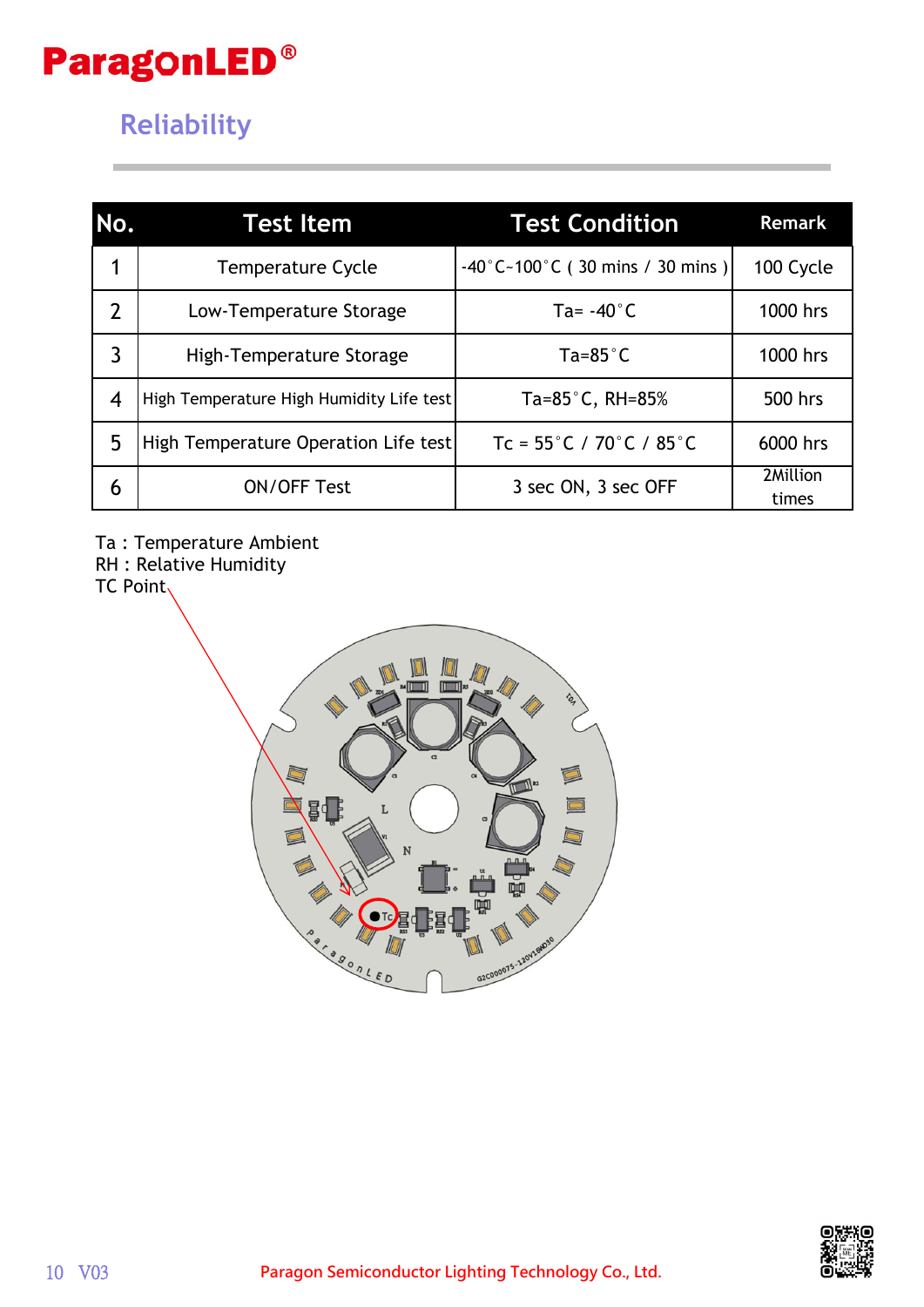

# **Assembly Notes**